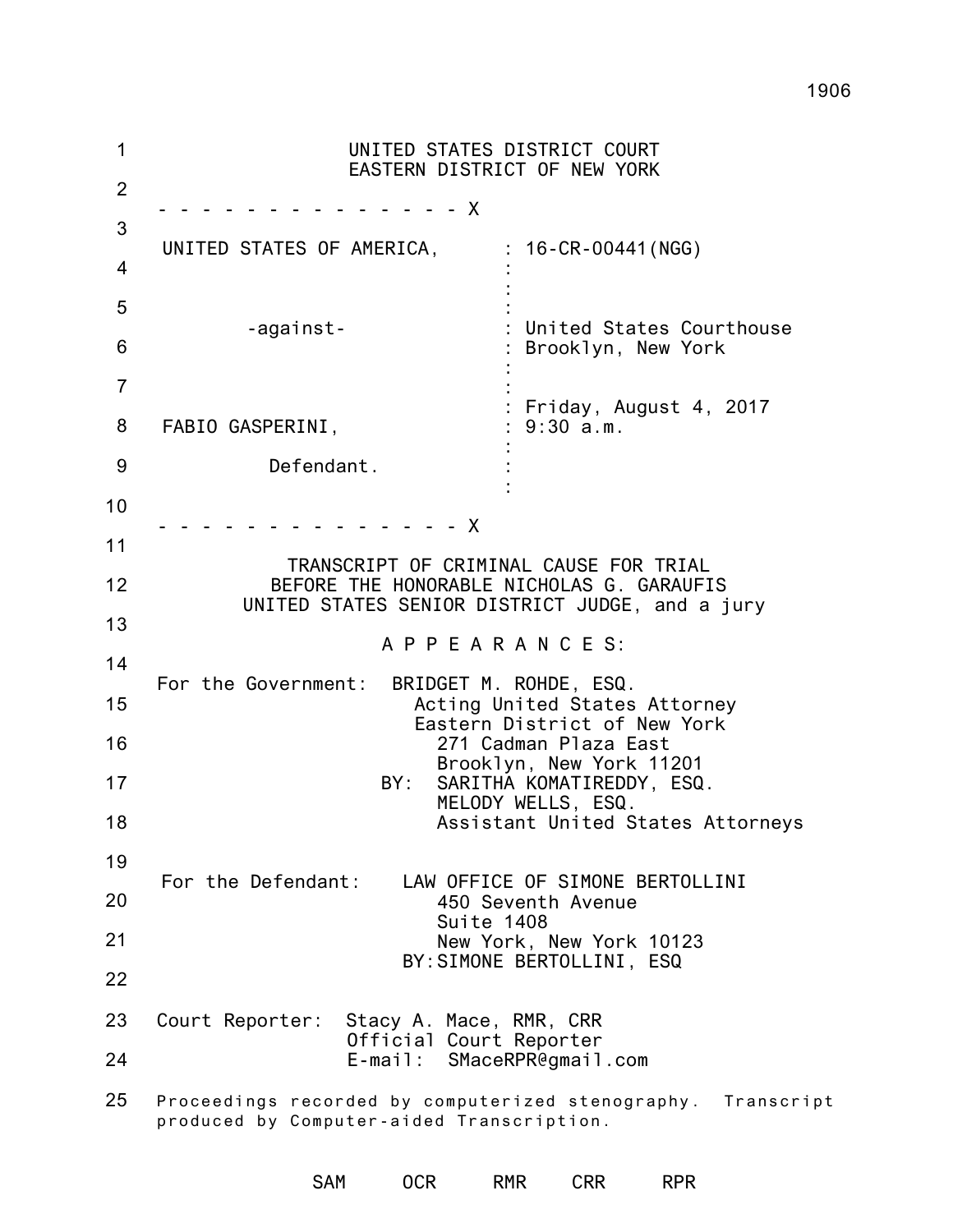| 1              | All right, Mr. Foreperson, has the jury reached a               |
|----------------|-----------------------------------------------------------------|
| 2              | verdict?                                                        |
| 3              | THE FOREPERSON: Yes, we have.                                   |
| $\overline{4}$ | THE COURT: All right, please hand the verdict sheet             |
| 5              | to the clerk.                                                   |
| 6              | (Pause in the proceedings.)                                     |
| $\overline{7}$ | THE COURT: All right, please return the verdict                 |
| 8              | sheet to the foreperson and please remain standing, sir.        |
| 9              | Will the defendant please rise?                                 |
| 10             | All right, the clerk will publish the verdict.                  |
| 11             | THE COURTROOM DEPUTY: As to Count One, computer                 |
| 12             | intrusion in furtherance of fraud 18 USC Section $1030(a)(4)$ . |
| 13             | As to Count One, how do you find defendant, guilty              |
| 14             | or not guilty?                                                  |
| 15             | THE FOREPERSON: Not guilty.                                     |
| 16             | THE COURTROOM DEPUTY: Count Two, computer intrusion             |
| 17             | and obtaining information, 18 USC Sections $1030(a)(2)$ ,       |
| 18             | $1030(c) (2) (B)$ .                                             |
| 19             | As to Count Two, how do you find the defendant,                 |
| 20             | guilty or not guilty?                                           |
| 21             | THE FOREPERSON: Not guilty.                                     |
| 22             | THE COURTROOM DEPUTY: Count Three, wire fraud --                |
| 23             | THE COURT: Whoa, whoa, $(2) (A)$ .                              |
| 24             | THE COURTROOM DEPUTY: I'm sorry, (2)(A).                        |
| 25             | As to the lesser included offense in Count Two, do              |

SAM OCR RMR CRR RPR

1920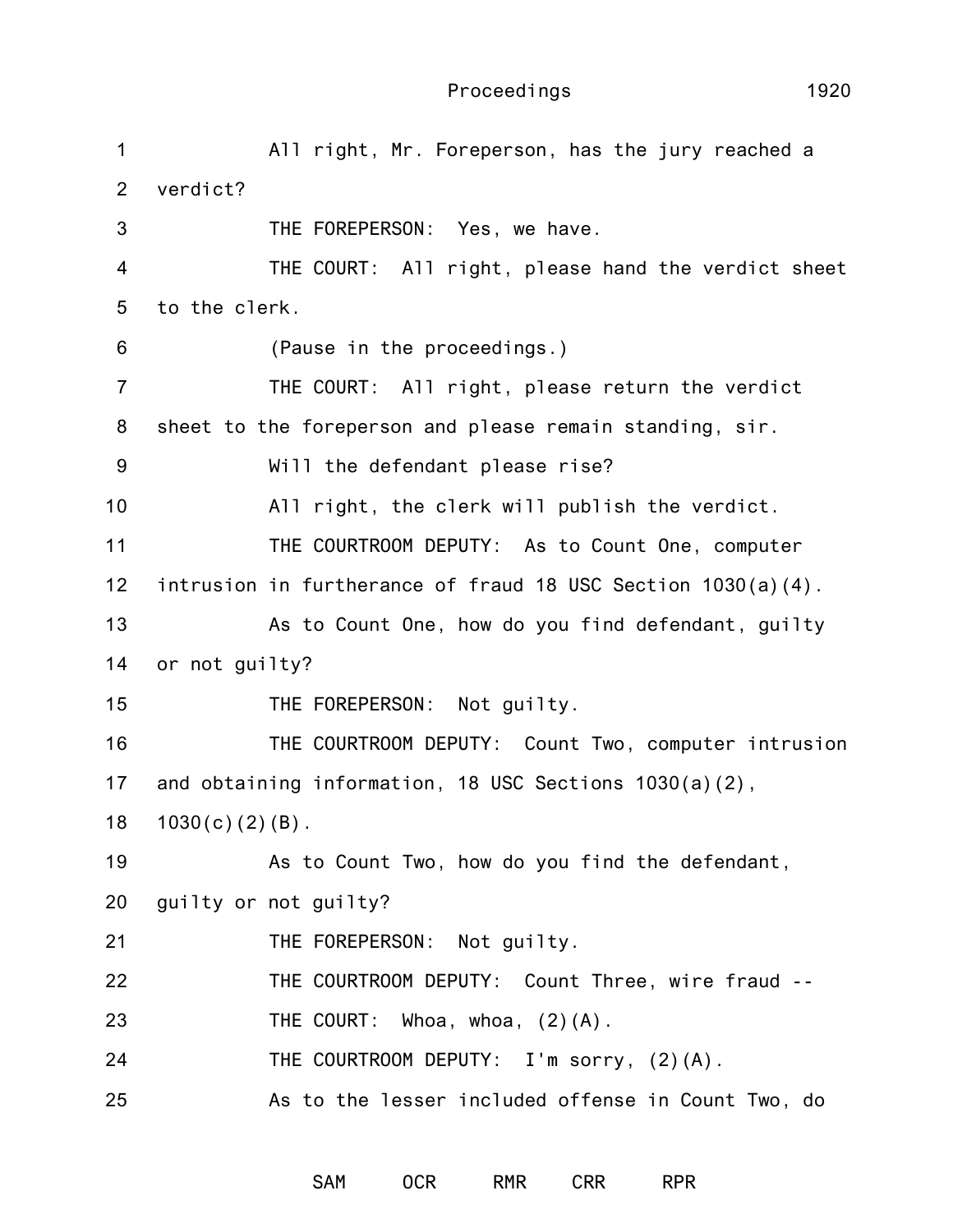Proceedings

1 2 3 4 5 6 7 8 9 10 11 12 13 14 15 16 17 18 19 20 21 22 23 24 25 you find the defendant guilty or not guilty? THE FOREPERSON: Guilty. THE COURT: Count Three, wire fraud conspiracy. 18 USC Section 1349. As to Count Three, how do you find the defendant, guilty or not guilty? THE FOREPERSON: Not guilty. THE COURTROOM DEPUTY: Count Four, wire fraud 18 USC Section 1343. As to Count Four, how do you find the defendant, guilty or not guilty? THE FOREPERSON: Not guilty. THE COURTROOM DEPUTY: Count Five, money laundering conspiracy 18 USC Section 1956(h). As to Count Five, how do you find the defendant, guilty or not guilty? THE FOREPERSON: Not guilty. THE COURT: Let's get the verdict sheet. All right, you may be seated. All right, please inquire. THE COURTROOM DEPUTY: All right, ladies and gentlemen of the jury, having heard the verdict as given by your foreperson, Juror Number One, is that your verdict? JUROR NUMBER ONE: Yes. THE COURTROOM DEPUTY: Juror Number Two?

SAM OCR RMR CRR RPR

1921